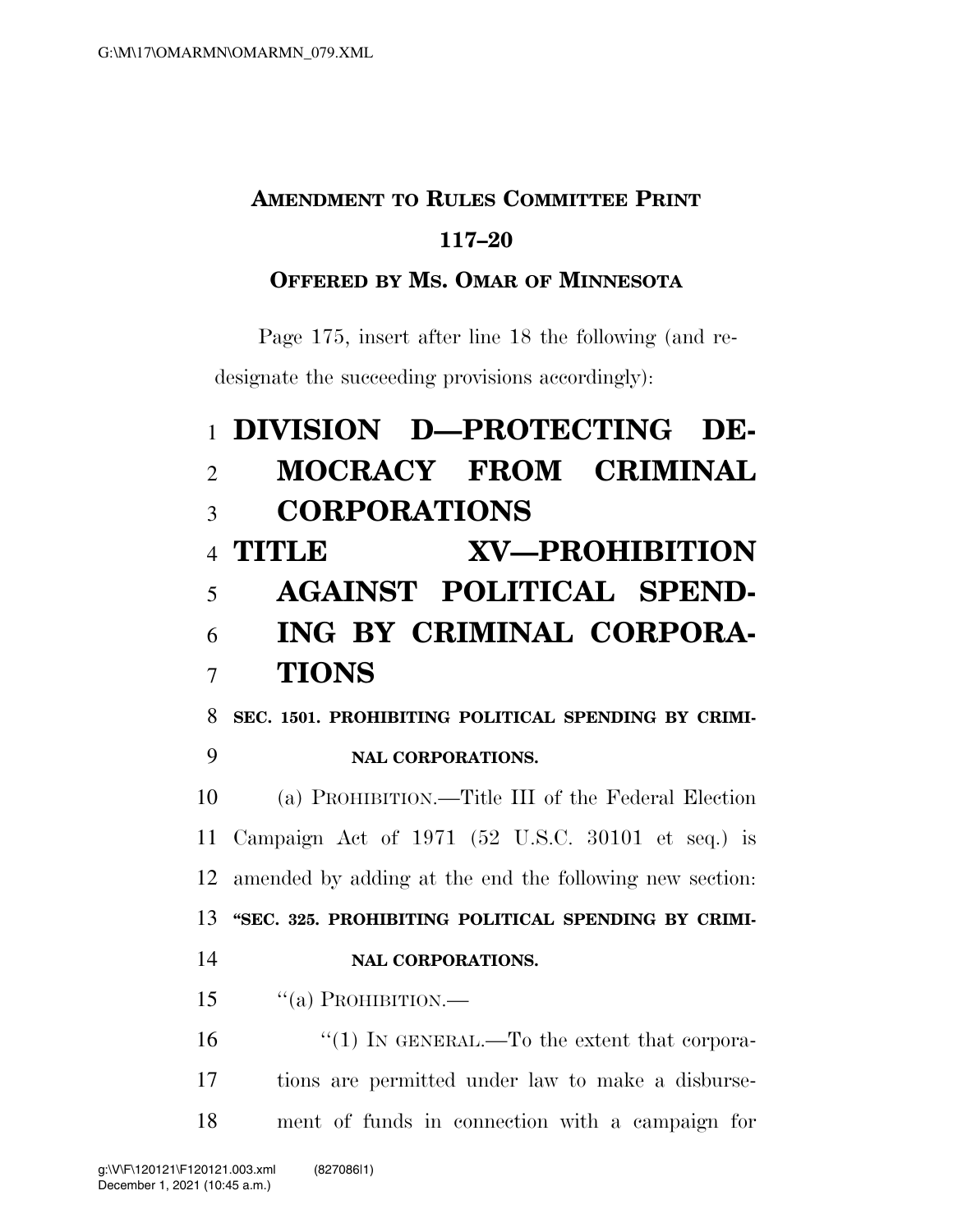$\mathfrak{D}$ 

 election for Federal, State, or local office, including a disbursement consisting of a contribution or dona- tion of money or other thing of value, an inde- pendent expenditure, or a disbursement for an elec- tioneering communication (as defined in section  $6 \qquad \text{304(f)(3)}$ , it shall be unlawful for a corporation which is a criminal corporation, or for any separate segregated fund established under section  $316(b)(2)(C)$  by a criminal corporation, to make such a disbursement during the applicable period de- scribed in paragraph (2). ''(2) APPLICABLE PERIOD DESCRIBED.—In paragraph (1), the 'applicable period' with respect to a criminal corporation is the 10-year period which begins— "(A) in the case of a criminal corporation described in paragraph (1) of subsection (b), on the date on which the corporation is finally con- victed of the offense described in such para- graph; or 21 ''(B) in the case of a criminal corporation described in paragraph (2) of subsection (b), on

 the date on which the corporation enters into an agreement described in such paragraph.